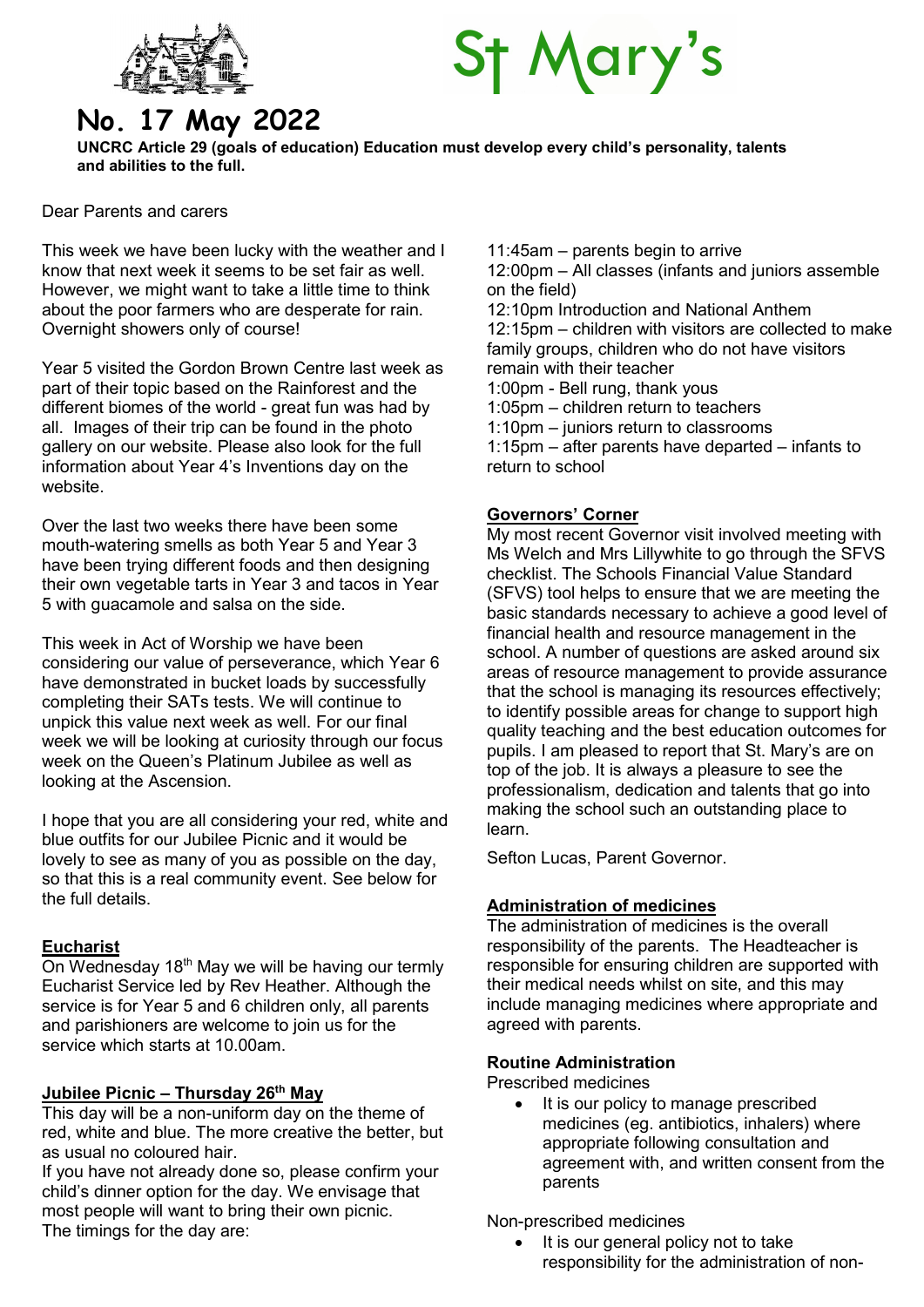prescribed medicines, (eg. Calpol or cough mixtures provided by the parents) as this responsibility rests with the parents

- On occasions when children require paracetamol it is our policy to administer providing that written consent from the parents has been received in advance and administration is in accordance with guidance provided in the Health Guidance for Schools document
- Children under 16 years old are never to be administered aspirin or medicines containing Ibuprofen unless prescribed by a doctor
- Responsibility for decision-making about the administration of all non-prescribed medicines will always be at the discretion of the responsible manager who may decide to administer under certain miscellaneous or exceptional circumstances

Please see the link below for our full policy on the administration of medicines.

#### https://www.st-marys-

jun.hants.sch.uk/page/?title=Policies%26%23160%3 B+%26amp%3B%26%23160%3BPremiums&pid=22 &action=saved

#### Choosing out of school child care provision or clubs

The government website has a guidance document aimed at parents. The DfE guidance refers to Out of School Settings (OOSS) which includes 'community and youth centres, sports clubs, and places of worship, to individuals offering tuition in their own home, or providing one to one coaching at a playing field or local park. Fees may or may not be charged. Some settings may be run as businesses.'

The parent quidance contains:

- questions you may wish to ask a provider
- examples of the types of good answers you should expect
- warning signs you may wish to look out for when choosing a provider

#### The guidance can be read

here: https://www.gov.uk/government/publications/gui dance-for-parents-and-carers-on-safeguardingchildren-in-out-of-school-settings/keeping-childrensafe-during-community-activities-after-school-clubsand-tuition-questions-to-help-parents-and-carerschoose-out-of-school-settings

#### Walk to School Week 16th-20th May

Next week is our annual Walk to School Week. Please see the attached poster, which contains more information.

Walking has so many benefits from physical to mental wellbeing, aiding concentration, creativity and creating safer, less polluted and more welcoming streets. All that makes for a happy, healthy child set up for success in and out of the classroom.

Whilst we hope as many parents as possible leave their cars at home, we appreciate that many cannot avoid driving. To include as many children as possible, we would encourage these parents to park safely away from the school and walk the remaining distance.

#### Sports Update

The Basingstoke Sportshall Athletics Finals took place at Queen Mary's College on 3rd May 2022. St Mary's took 12 children from Year 6 who all performed exceptionally well in a variety of events throughout the afternoon. They showed great sportsmanship and respect to every competitor. We took part in 11 events in total with each competitor taking part in at least two events each. This included one throw, one jump, one sprint and one relay. It was a close fought competition but we finished in first place, taking home the trophy! This means we will be representing Basingstoke in the county finals. We would like to say thank you to all the parents for their support and Merton Junior school for their congratulations messages.

#### Calshot Residential Trip – October 2022

If you opted to pay for the balance of £300 monthly, please note that the May instalment of £50 is now due.

#### Be 'Tick Aware'

Hampshire County Council is stepping up its advice to residents to be 'tick aware' while enjoying time outside or working outdoors. Please see the link below for some useful information

https://www.gov.uk/government/news/phe-publishesnew-tick-leaflets-to-remind-people-to-be-tick-aware

#### Return of Library Books

Could we please urge all of you to have a really good look at home for any school library books that you might have forgotten about. Every year we have to right off a significant number of books that have been lost. These include a number that are not owned by us but are on loan from the Schools' Library Service.

#### Tackling Child Abuse (HM Government/DfE)

The government has launched a campaign called 'Together we can tackle child abuse'. The resources are aimed at everyone in the community and includes four short videos about the four different types of abuse. The simple mnemonic, ABC, is used to remind everyone that we should look out for changes in appearance, behaviour or communication. Through the search engine you will also find out how and where to report concerns.

https://tacklechildabuse.campaign.gov.uk